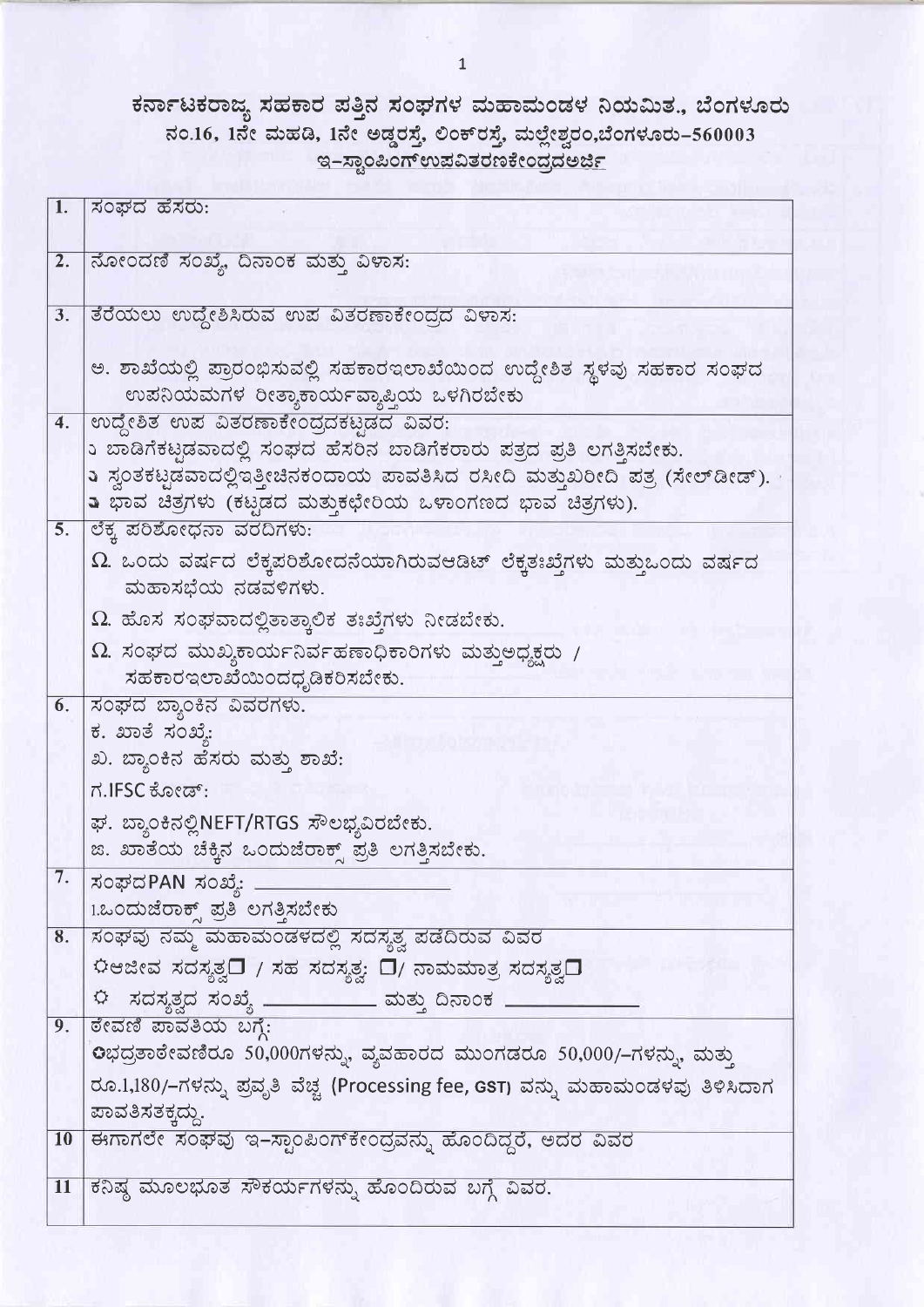| <b>12</b> | ಕನಿಷ್ಠ ರೂ.ಮೂರು ಲಕ್ಷ ಪಾಲು ಬಂಡವಾಳ ಹೊಂದಿರಬೇಕು.<br>ಇತರೆ ಸಹಕಾರ ಸಂಘವಾಗಿದ್ದಲ್ಲಿ                                                                                                                                                                                |
|-----------|---------------------------------------------------------------------------------------------------------------------------------------------------------------------------------------------------------------------------------------------------------|
|           | ಇ-ಮೇಲ್ ಮುಖಾಂತರSCAN ಮಾಡಿ ಮಹಾಮಂಡಳದ ಇ-<br>1.ಭರ್ತಿ ಮಾಡಿದಅರ್ಜಿಯನ್ನು ಸಂಘದ<br>ಮೇಲ್ ksccsfltd@gmail.comಐಡಿಗೆ ಕಳುಹಿಸಬೇಕು ನಂತರ ಮೂಲ ಪ್ರತಿಯನ್ನು(Hard<br>Copy)<br>ಮಹಾಮಂಡಳಕ್ಕೆ ರವಾನಿಸಬೇಕು.                                                                            |
|           | SSLCಅಂಕಪಟ್ಟಿ<br><u> 2.ಅ.ಸೂಪರ್ ವೈಸರ್:</u><br>ಪ್ರಮಾಣ<br>ಪತ್ರ,<br>ಪದವಿ<br>ಮತ್ತುಗುರುತಿನಚೀಟಿ/PAN/ಆಧಾರ್ ಕಾರ್ಡ್.<br>ಆ. <u>ಯೂಸರ್:</u> SSLCಅಂಕಪಟ್ಟಿ, ಮತ್ತುಗುರುತಿನಚೀಟಿ/PAN/ಆಧಾರ್ <i>ಕಾರ್ಡ್.</i>                                                                   |
|           | 3.ಮೇಲ್ಕಂಡ ಎಲ್ಲಾದಾಖಲೆ, ಪತ್ರಗಳನ್ನು ಸಂಘದ ಮುಖ್ಯಕಾರ್ಯನಿರ್ವಹಣಾಧಿಕಾರಿಯವರುತಮ್ಮ<br>ಮೊಹರಿನೊಂದಿಗೆಕಡ್ಡಾಯವಾಗಿ ದೃಢೀಕರಿಸಿರಬೇಕು ಮತ್ತು ಸೂಪರ್ವೈಸರ್ ಮತ್ತು ಯೂಸರ್ಗಳ (ಅಂಕ<br>ಪಟ್ಟಿ, ಗುರುತಿನ ಚೀಟಿಗಳನ್ನು) ಪತ್ರಾಂಕಿತ ಅಧಿಕಾರಿಗಳಿಂದ (ಗೆಜಿಟೆಡ್ಆಫೀಸರ್) ಕಡ್ಡಾಯವಾಗಿ<br>ದೃಢೀಕರಿಸಿರಬೇಕು. |
|           | 4.SHCILಅರ್ಜಿಯಲ್ಲಿ ಸಂಘದ ಹೆಸರಿನ ಇ–ಮೇಲ್ಐಡಿ ಮತ್ತುದೂರವಾಣಿ ಲ್ಯಾಂಡ್ ಲೈನ್<br>ನಂ<br>(ಡೈರೆಕ್ಟ್ರಾಂ) ಮತ್ತುಮುಖ್ಯಕಾರ್ಯನಿರ್ವಹಣಾಧಿಕಾರಿಯವರ ಮೊಬೈಲ್ ನಂ ಭರ್ತಿ ಮಾಡಬೇಕು                                                                                                       |
|           | 5.ಅರ್ಜಿಯಲ್ಲಿ ನೀಡಿರುವ ಬ್ಯಾಂಕಿನಖಾತೆಯಿಂದಲೇಎಲ್ಲಾ ಹಣಕಾಸಿನ ವಹಿವಾಟು ನಡೆಸಬೇಕು.<br>ಮಾನದಂಡಗಳ ಅನುಗುಣವಾಗಿಇದ್ದಲ್ಲಿ<br>ವಿಧಿಸುವ<br>6.ಮಹಾಮಂಡಳವು<br>ಮಾತ್ರಅರ್ಜಿಯನ್ನು<br>ಶಿಫಾರಸ್ಸು<br>ಮಾಡಲಾಗುವುದು.                                                                         |

ಸಂಘದಅಧ್ಯಕ್ಷರ ಹೆಸರು ಮತ್ತು ಸಹಿ: \_\_\_\_\_\_\_\_\_\_\_\_\_\_\_\_\_

ಸಂಘದ ಮು.ಕಾ.ನಿ ಹೆಸರು ಮತ್ತು ಸಹಿ:  $\equiv$ 

–:ಕಛೇರಿಉಪಯೋಗಕ್ಕೆ:–

ಶಿಫಾರಸ್ಸು ಮಾಡಿದ ಪತ್ತಿನ ಮಹಾಮಂಡಳದ ನಿರ್ದೇಶಕರು

ಹೆಸರು : <sub>-</sub>

ಪರಿಶೀಲಿಸಿದ ನೋಡಲ್ಅಧಿಕಾರಿ

ತಯಾರಿಸಿದ ದ್ವಿದ.ಸಹಾಯಕರು

정& : \_

ಸಭೆಯಲ್ಲಿ ಪರಿಶೀಲಿಸಿದ ನಿರ್ದೇಶಕರ ಸಹಿ

ಮುಖ್ಯಕಾರ್ಯನಿರ್ವಹಣಾಧಿಕಾರಿ

ಅಧ್ಯಕ್ಷರ ಸಹಿ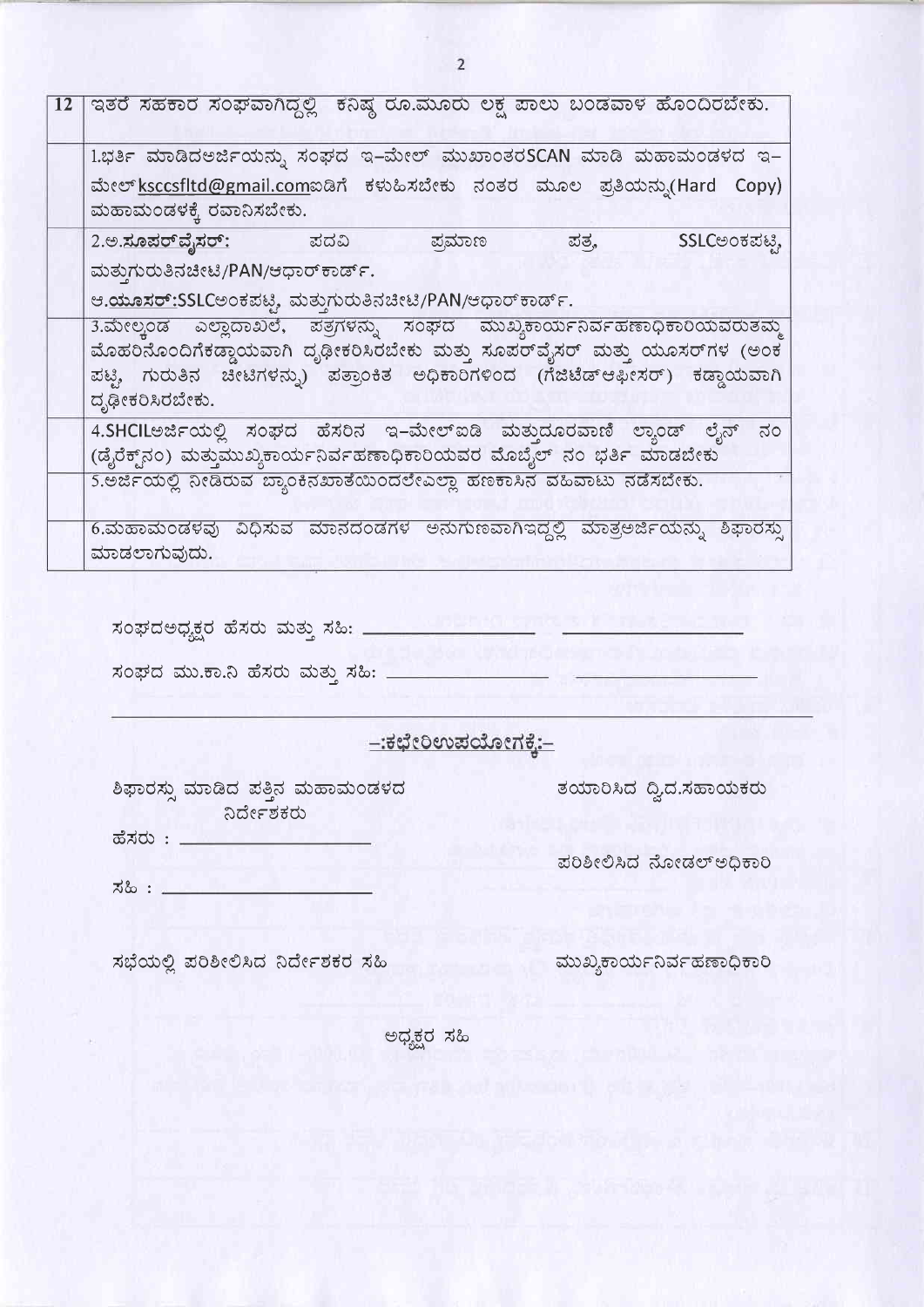#### ಮಾದರಿ ಇ-ಸ್ನಾಂಪಿಂಗ್ ಠರಾವು

ವಿಷಯ 1: ನಮ್ಮ ಸಹಕಾರ ಸಂಘಕ್ಕೆ ಇ–ಸ್ಪಾಂಪಿಂಗ್ ಉಪವಿತರಣಾ ಕೇಂದ್ರ ಮಂಜೂರು ಮಾಡಿಕೊಡುವಂತೆ ಪದಾಧಿಕಾರಿಗಳು ಕರ್ನಾಟಕ ರಾಜ್ಯ ಸಹಕಾರ ಪತ್ತಿನ ಸಂಘಗಳ ಮಹಾಮಂಡಳ ನಿ. ಬೆಂಗಳೂರು ಇವರನ್ನು ಕೋರುವ ವಿಚಾರ.

ತೀರ್ಮಾನ 1: ಈ ಬಗ್ಗೆ ಸಭೆಯಲ್ಲಿ ನಮ್ಮ ಸಹಕಾರ ಸಂಘವು ಈಗಾಗಲೇ ಕರ್ನಾಟಕ ರಾಜ್ಯ ಸಹಕಾರ ಪತ್ತಿನ ಸಂಘಗಳ ಮಹಾಮಂಡಳ ನಿ. ಬೆಂಗಳೂರು ಇದರ ಸದಸ್ಯತ್ವ ಪಡೆದಿರುವುದು ಸರಿಯಷ್ಟೆ ಈಗ ನಮ್ಮ ಸಹಕಾರ ಸಂಘಕ್ಕೆ ಇ-ಸ್ಪಾಂಪಿಂಗ್ ಉಪವಿತರಣಾ ಕೇಂದ್ರ ಮಂಜೂರು ಮಾಡಿಕೊಡುವಂತೆ ಕರ್ನಾಟಕ ರಾಜ್ಯ ಸಹಕಾರ ಪತ್ತಿನ ಸಂಘಗಳ ಮಹಾಮಂಡಳ ನಿ. ಬೆಂಗಳೂರು ಇದರ ಪದಾಧಿಕಾರಿಗಳನ್ನು ಕೋರಲು ಸಭೆಯು ಸರ್ವಾನುಮತದಿಂದ ತೀರ್ಮಾನಿಸಿತು. ಇ-ಸ್ಪಾಂಪಿಂಗ್ ಉಪಕೇಂದ್ರವು ಸಂಘದ ಕಾರ್ಯವ್ಯಾಪ್ತಿಯ ಒಳಗಡೆ ಇರುವುದರಿಂದ ಈ ಬಗ್ಗೆ ಅಗತ್ಯ ದಾಖಲೆಗಳನ್ನು ಸಲ್ಲಿಸಿ ಮಹಾಮಂಡಳದೊಡನೆ ವ್ಯವಹರಿಸಲು ಸಭೆಯು ಮುಖ್ಯಕಾರ್ಯನಿರ್ವಹಣಾಧಿಕಾರಿ/ಕಾರ್ಯದರ್ಶಿ ರವರಿಗೆ ಅಧಿಕಾರ ನೀಡಲು ಸರ್ವಾನುಮತದಿಂದ ತೀರ್ಮಾನಿಸಿತು.

ವಿಷಯ 1: ಇ-ಸ್ಪಾಂಪಿಂಗ್ ಉಪವಿತರಣಾ ಕೇಂದ್ರದಲ್ಲಿ ನಿರ್ವಹಣೆ ಮಾಡಲು ಸಿಬ್ಬಂಧಿಗಳಿಗೆ ಜವಾಬ್ದಾರಿ ನೀಡುವ ಬಗ್ಗೆ.

್ನತೀ<del>ರ್ಮಾನ 2: ಈ</del> ಬಗ್ಗೆ ಸಭೆಯು ಚರ್ಚಿಸಿ ಸಂಘದ ವತಿಯಿಂದ ಇ-ಸ್ಪಾಂಪಿಂಗ್ ಉಪ ವಿತರಣಾ ಕೇಂದ್ರದ ನಿರ್ವಹಣೆಗಾಗಿ ಶ್ರೀ\_\_\_\_\_\_\_\_\_\_\_\_\_\_\_\_\_\_ ರವರು ಸೂಪರ್ವೈಸರ್ ಆಗಿ ಹಾಗೂ ಶ್ರೀ\_\_\_\_\_\_\_\_\_\_\_\_\_\_\_\_\_\_\_\_\_\_\_\_\_ ರವರು ಯೂಸರ್ ಆಗಿ ಕರ್ತವ್ಯ ನಿರ್ವಹಿಸಲು ಸಭೆಯು ಸರ್ವಾನುಮತದಿಂದ ತೀರ್ಮಾನಿಸಿತು.

**W**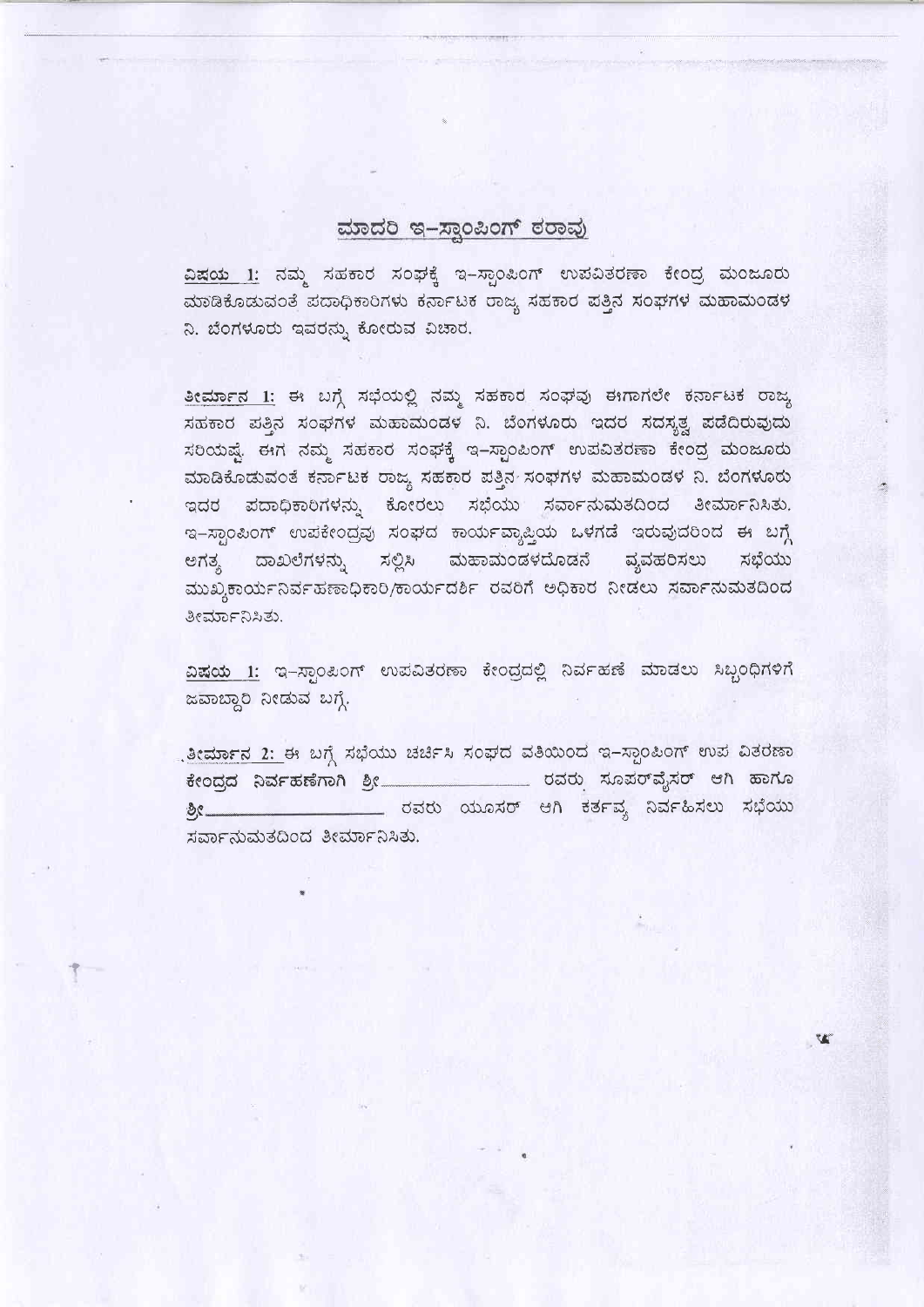# SECURITY DEPOSIT: 50,000/- Please transfer the deposit below account details

' t 4/tuMie@4dd@M?(

 $\leq$ 

APEX Bank

1. Account number: 1014102040000022

2. Account Name: Karnataka state co-operative credit societies

Federation Ltd.

3. Bank Name:The Karnataka state co op Apex bank Ltd

4. Branch Name: vyalikaval branch

5. IFSC code: KSCB 0001014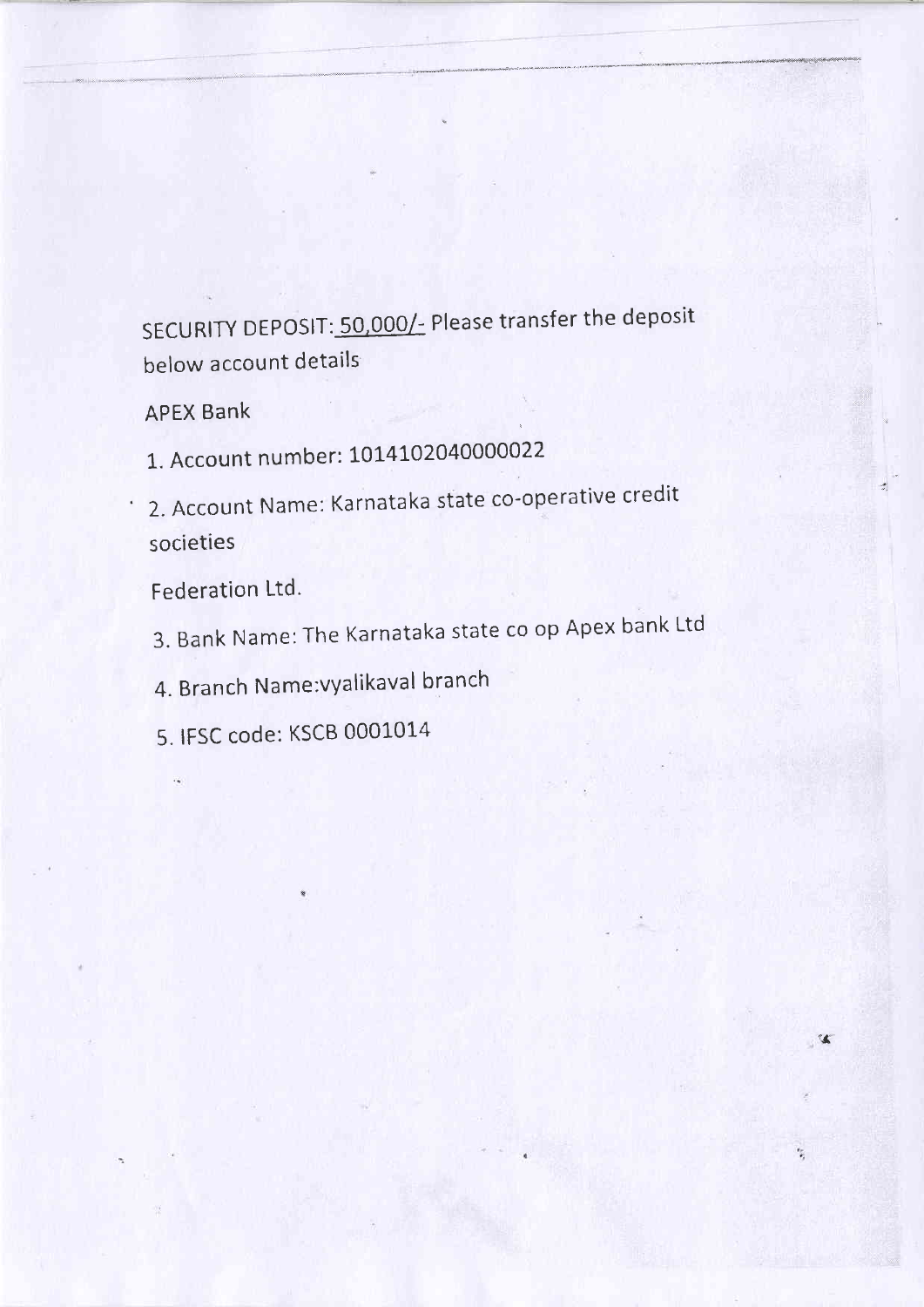

Stock Holding Gorporation of India Limited

Registered office : 301, Center Point, Dr. Babasaheb Ambedkar Road, Parel, Mumbai – 400012<br>Visit us at : **www.shcilestamp.com** 

**VER 3. 270520** 

### Application Form for lD Greation for ACG Branch

|                 | (To be filled in BLOCK LETTERS Only) | Date |  |  |  |  |
|-----------------|--------------------------------------|------|--|--|--|--|
| Name of ACC     | <b>Branch</b>                        |      |  |  |  |  |
| <b>District</b> | City                                 |      |  |  |  |  |

#### ID to be created for : (Please  $\checkmark$  Tick whichever applicable)

E e-Stamping system D e-Registration system

| Name of the Branch Head | First Name |        |  |  | Middle Name |  |  | Last Name |                 |           |  |  |  |  |
|-------------------------|------------|--------|--|--|-------------|--|--|-----------|-----------------|-----------|--|--|--|--|
| Employee Code           |            | E-mail |  |  |             |  |  |           | Mandatory       |           |  |  |  |  |
| <b>Branch Address</b>   |            |        |  |  |             |  |  |           |                 |           |  |  |  |  |
|                         | $-20$      |        |  |  |             |  |  |           |                 |           |  |  |  |  |
|                         |            |        |  |  |             |  |  | Pin Code  |                 |           |  |  |  |  |
| <b>Direct Number</b>    |            |        |  |  |             |  |  |           | (With STD Code) |           |  |  |  |  |
| Mobile Number           |            |        |  |  |             |  |  |           |                 | Mandalory |  |  |  |  |
| Fax Number              |            |        |  |  |             |  |  |           | (With STD Code) |           |  |  |  |  |

| <b>Supervisor Details</b> |           |            |   |  |   |  |             | <b>Supervisor 1</b>         |             |            |                  |                    |                                             |
|---------------------------|-----------|------------|---|--|---|--|-------------|-----------------------------|-------------|------------|------------------|--------------------|---------------------------------------------|
| Name of the Supervisor    |           | First Name |   |  |   |  | Middle Name |                             |             | Last Name: |                  |                    |                                             |
| <b>PAN Number</b>         |           |            |   |  |   |  |             | Gender ( $\checkmark$ Tick) | $\Box$ Male |            | $\Box$ Female    |                    | Paste your recent                           |
| Date of Birth             |           | M          | 祖 |  | × |  | U.          |                             |             |            |                  |                    | passport size colour<br>Photograph and sign |
| Designation               |           |            |   |  |   |  |             | Department                  |             |            |                  |                    | across it                                   |
| <b>Direct Number</b>      |           |            |   |  |   |  |             |                             |             |            |                  | (With STD<br>Code) |                                             |
| Mobile Number             |           |            |   |  |   |  |             |                             |             |            | <b>Mandatory</b> |                    |                                             |
| E-mail                    | Mandatory |            |   |  |   |  |             |                             | Signature   |            |                  |                    |                                             |

| <b>Supervisor Details</b> |            |    |    |            |             |  |  |           | <b>Supervisor 2</b>         |           |               |                     |                                             |
|---------------------------|------------|----|----|------------|-------------|--|--|-----------|-----------------------------|-----------|---------------|---------------------|---------------------------------------------|
| Name of the Supervisor    | Frest Name |    |    |            | Middle Name |  |  |           |                             |           | Last Name     |                     |                                             |
| <b>PAN Number</b>         |            |    |    |            |             |  |  |           | Gender ( $\checkmark$ Tick) | u<br>Male | $\Box$ Female |                     | Paste your recent                           |
| Date of Birth             | D          | īЙ | W. | V.         | V.          |  |  | v.        |                             |           |               |                     | passport size colour<br>Photograph and sign |
| Designation               |            |    |    | Department |             |  |  |           |                             |           | across it     |                     |                                             |
| Direct Number             |            |    |    |            |             |  |  |           |                             |           |               | (With STD)<br>Code) |                                             |
| Mobile Number             |            |    |    |            |             |  |  |           |                             |           |               | Mandatory           |                                             |
| E-mail                    |            |    |    |            |             |  |  | Mandatory |                             |           |               |                     | Signature                                   |